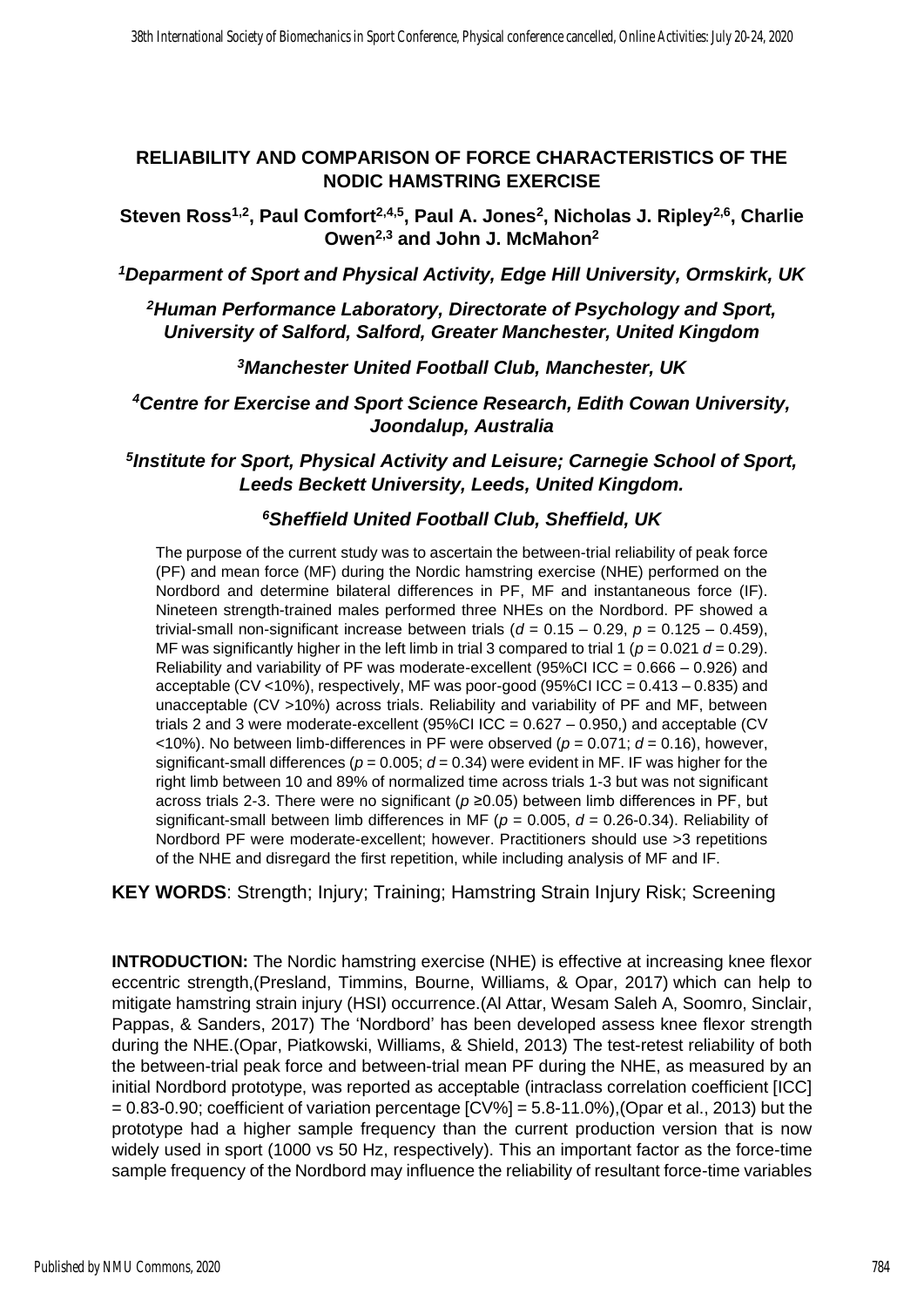of the NHE. Thus, determining the reliability of NHE force-time variables calculated using the production version of the Nordbord is warranted.

Bilateral force asymmetries of ≥15% and ≥20% have been cited as risk factors for future HSI in rugby union players,(Bourne, Opar, Williams, & Shield, 2015). PF values alone describe just one force data point in a complete force-time series; thus they do not describe how force differs or changes between limbs throughout the full NHE. Comparing the relative force contribution from each limb *during* (i.e. instantaneous force [IF]) the full performance of the NHE between-trials may inform likely strength adaptations to be experienced by each limb after completing the NHE as part of a strength training program.

The purpose of this study was, (1) we aimed to ascertain the between-trial reliability of PF and MF during the NHE performed on the Nordbord. (2), to calculate bilateral differences in PF, MF and IF throughout the NHE. It was hypothesized that MF and PF would be lower during the first repetition than in subsequent repetitions and that significant differences in IF would be evident between limbs.

**METHODS:** Nineteen strength-trained male participants (age 30.6 ± 8.1 years, body mass  $84.4 \pm 5.9$  kg, height  $1.79 \pm 0.06$  m), volunteered to participate in this study. Subjects attended a single testing session (cross-sectional study design). Written informed consent was provided prior to testing and the study was pre-approved by the institutional ethics committee.

Participants performed three maximal NHE trials, interspersed by one minute, on a Nordbord (Vald Performance, Newstead, Australia), sampling force data at 50 Hz. In Microsoft Excel, the mean force plus five times the standard deviation  $(\pm)$  was calculated from the initial second of data which corresponded to when participants were knelt upright before they commenced the NHE. This calculation created a 'force threshold', with the onset of movement defined as the instant at which force exceeded this value. The PF was defined as the highest force after the onset of movement. The MF was calculated as the average force between the onset of movement and PF.

Relative reliability was determined using ICC (3,1) and associated 95% confidence intervals (CI) and were interpreted based on the lower bound CI.(Koo & Li, 2016) Absolute variability was calculated using CV%, with ≤10% considered acceptable. Likely limb differences in IF (between onset of movement and PF) were determined by plotting the time normalized (200 samples) ensemble average curves for each limb with upper and lower 95% confidence intervals and identifying non-overlapping areas. Mean differences ( $\alpha$  = 0.05) in PF and MF between trials were identified using a repeated-measures ANOVA with Bonferroni post-hoc analysis. Within trial differences between the left and right limbs were compared using dependent t-tests.

**RESULTS:** PF increased subtly across trials (Figure 1a), with trivial-small but non-significant differences noted between trial 1 and trials 2-3 ( $d = 0.15 - 0.29$ ;  $p = 0.125 - 0.459$ .) but only trivial differences noted between trials 2 and 3 ( $d = 0.10$ -0.13;  $p = 0.958 - 1.00$ ). MF increased across trials with trivial-small differences noted between trial 1 and trials 2-3 (*d* = 0.004 - 0.44;  $p = 0.038 - 0.271$ ). Post-hoc analysis showed that MF was higher in trial 3 than trial 1 in the left limb ( $d = 0.29$ ;  $p = 0.021$ ). Reliability and variability of PF between trials 1, 2 and 3 was moderate to excellent and acceptable, respectively (ICC =  $0.823-0.834$  95% CI =  $0.666$  – 0.926,  $CV = 9.0 - 9.1\%$ ) but this was not evident for MF (ICC = 0.651-0.690, 95% CI = 0.413 – 0.835, CV = 12.6-13.8%). Reliability and variability of both PF and MF, between trials 2 and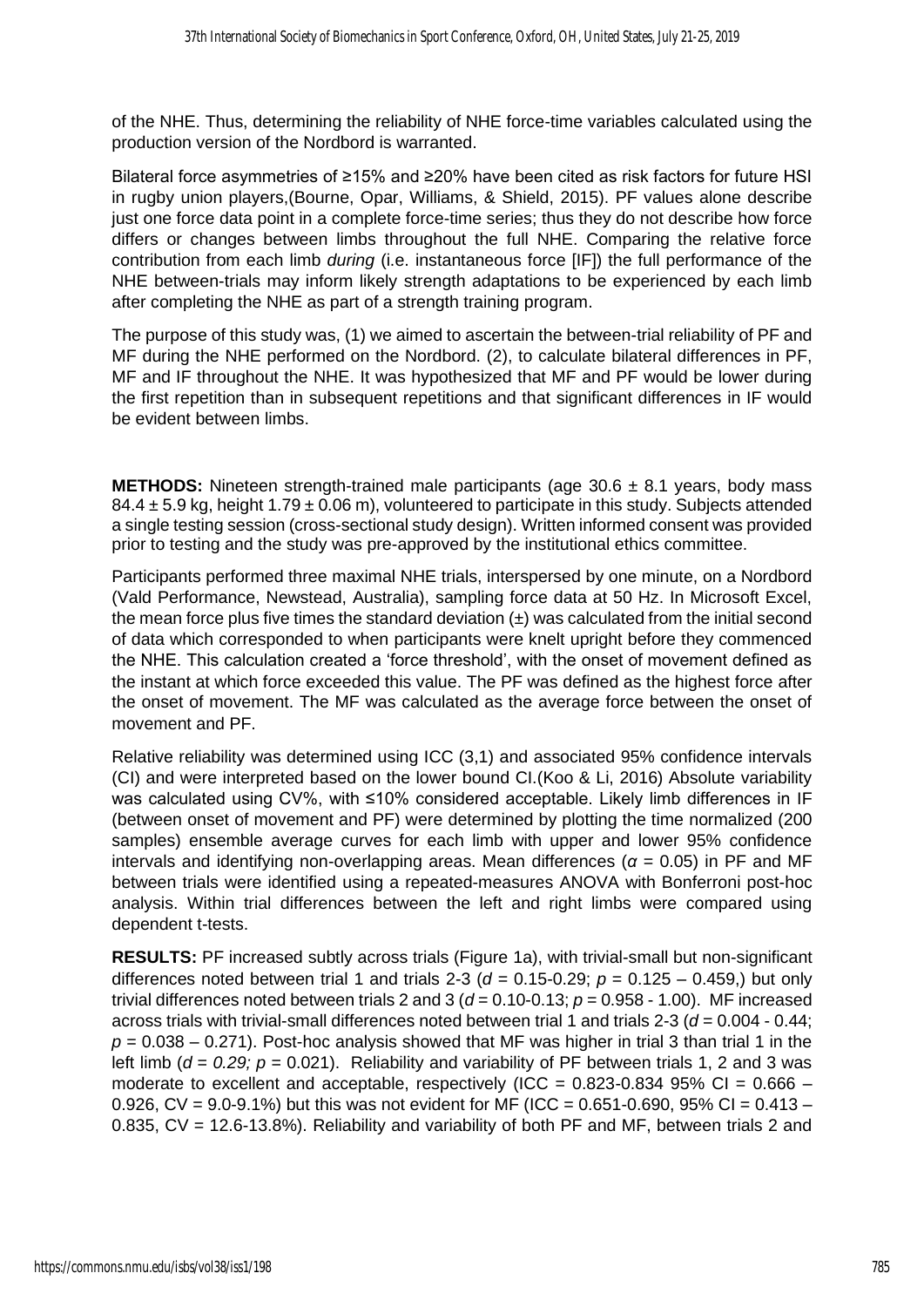



**Figure 1 Cohen's** *d* **comparisons of peak force (A) and mean force (B) in a Cumming plot. Raw data from both limbs across each trial are presented on the upper axes; each mean difference is plotted on the lower axes as a bootstrap sampling distribution. Mean differences are depicted as dots; 95% confidence intervals are indicted by the ends of the vertical error bars.**

Between limb measures of PF were trivial, non-significant  $((d = 0.16); p = 0.071)$  (left = 333.1)  $± 78.5$  N; right = 345.9  $± 84.7$  N) but there was a small, significant ( $d = 0.34$ );  $p = 0.005$ ) small difference in MF (left = 179.6  $\pm$  45.0 N; right = 195.8  $\pm$  49.5 N) between limbs. Additionally, IF was higher for the right limb between 10 and 89% of normalized time (Figure 2).

When only considering trials 2 and 3, between limb measures of PF were trivial, non-significant (*d* = 0.14; *p* = 0.47) trivial (left 339.8 ± 84.1 N; right 352.4 ± 92.1 N) but there was a small significant ( $d = 0.26$ ;  $p = 0.005$ ) difference in MF (left 186.2  $\pm$  51.7 N; right 200.8  $\pm$  61.2 N). There were no significant within trial differences in MF or PF between limbs (Figures 1a-b).



**Figure 2 Mean force-time curves normalized to 100% the NHE. Solid lines represent the mean with shaded areas representing 95% CI. Statistically significant differences between the right (red) and left (black) limbs are represented by the areas at which the 95% do not overlap.**